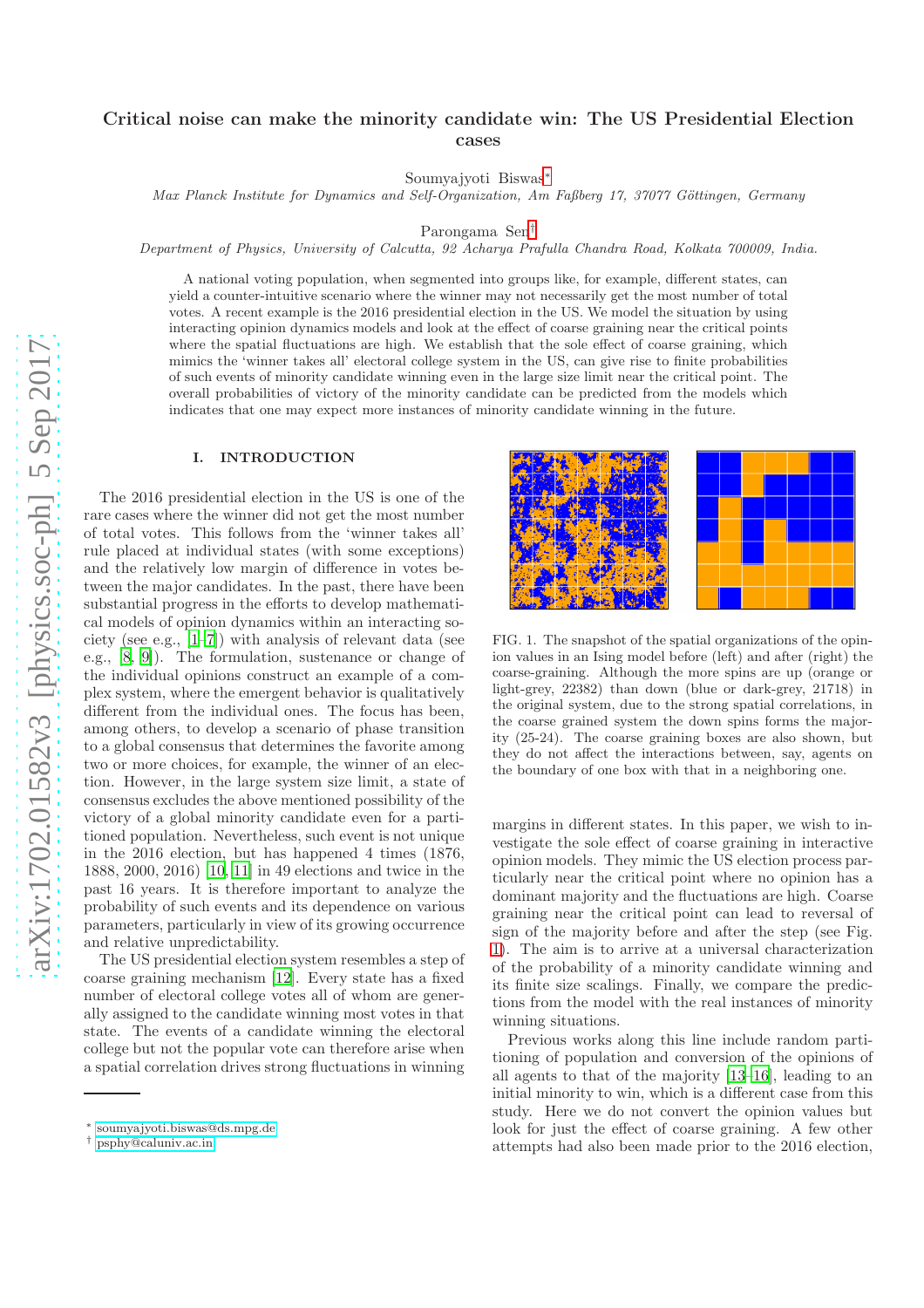

<span id="page-1-0"></span>FIG. 2. The margins of win as a function of the total number of votes cast for the two major parties in the US presidential elections. The minority win cases are shown in different symbols. The solid line is the linear relationship  $\Delta \propto N_v$ . The linear tendency for the relatively higher margin wins is expected from the models and is explained in the text later on.

to obtain the probability of a minority win in a large number of elections [\[17–](#page-6-9)[19\]](#page-6-10), mean majority deficit with equipopulous units (states) [\[20,](#page-6-11) [21](#page-6-12)], and also the effect of prejudice among likely voters [\[22\]](#page-6-13).

The following general scheme for studying the minority winning probability is used here: Let  $\Delta$  be the difference between the votes received by the two highest ranked candidates while  $N_v$  is the total number of voters who voted for those two candidates (this is, in general, different from the total number of eligible voters  $N$ , a large fraction of which do not vote or vote for other parties). One can estimate the probability  $w(\Delta)$  for the victory of the candidate with less number of popular votes (minority) has won, for specific values of  $\Delta$ . In the models showing a second order phase transition, above the critical point  $\Delta$  fluctuates about zero and its distribution is obviously Gaussian. i.e.,  $P(\Delta) \propto \exp(-a\Delta^2/N_v)$ . The total minority winning probability is  $w_{tot} = \int w(\Delta)P(\Delta)d\Delta$  which is dependent on the system's parameters, specifically on the noise driving the system. Since  $\Delta$  and  $N_v$  values are known in the real situations, it makes sense to estimate the probability  $w(\Delta)$  to make direct comparisons between the simulations and real data.

In the case of real data, we show he behavior of  $\Delta$  vs  $N_v$  in Fig. [2.](#page-1-0) In the total eligible population of voters, a significant fraction do not vote and also a fraction vote for other parties, which is crucial in estimation the probability  $w(\Delta)$ , as we will discuss later.

#### II. MODELS

One needs to quantify the opinions of the people in an agent based model and also their interactions. A large number of opinion dynamics models resembling spin systems exist in literature in which the opinions are assumed to take discrete values. The interactions among the agents are usually chosen to favor the tendency to align while temperature and/or noise or unfavorable interactions tend to destroy such a global alignment or dominant order. Below a critical value of the strength of disorder, there is a global order with one opinion dominating and above it opinions are fragmented. Being a critical transition, however, it will ensure the existence of large clusters of correlated opinion values near the critical point.

We begin by simply assigning values  $\pm 1$  randomly to the agents with equal probability. This is just to check the sole effect of coarse-graining in the system. Of course, a more realistic approach is to have interactions among agents. We consider two interacting models: (i) we start by considering the simplest interacting model with  $Z_2$ symmetry, i.e. the Ising model. The Ising model was used in the past to model two competing opinions, as is the case here. It has a critical point which is exactly known and we will study the effect of coarse graining near the critical point. (ii) Finally, we consider a model more suited to model opinion formation in presence of neutral voters. For this we use the kinetic exchange model (KEM) [\[23\]](#page-6-14) where alongside the two major opinion groups  $(\pm 1)$ , there is also a neutral group (0) that accounts for third party voting or non-participation.

In the cases where we do not have non-participation or third party voters in the model (e.g. random assignments, Ising model), the total number of voters and the number of voters for the two major parties are the same, i.e.  $N_v = N$  there. In the other cases (e.g., KEM and also the real data)  $N_v < N$ .

## III. RESULTS

#### <span id="page-1-1"></span>A. Random assignment

As mentioned above, to capture the effect of coarse graining only, we begin by just randomly assigning opinion values ( $\pm 1$ ) on the  $N_v (= N)$  agents. They are then divided into  $M = 50$  groups and the winner in each group is assumed to have the backing of the entire group. We then calculate the probability  $w$ , i.e. the cases where the candidate winning over most number of blocks is not the candidate having more individual votes, as a function of  $\Delta$ , which we can now fix by hand. For different system sizes, the scaling  $w \sim f(\Delta/N_v^{\alpha_R})$  is seen with  $\alpha_R = 0.5$  (see Fig. [3\)](#page-2-0). One can now calculate the values of  $r_{\alpha_R} = \Delta/N_v^{0.5}$  for the instances where the minority candidate had turned out to be the winner in past US elections. The comparison of these points with the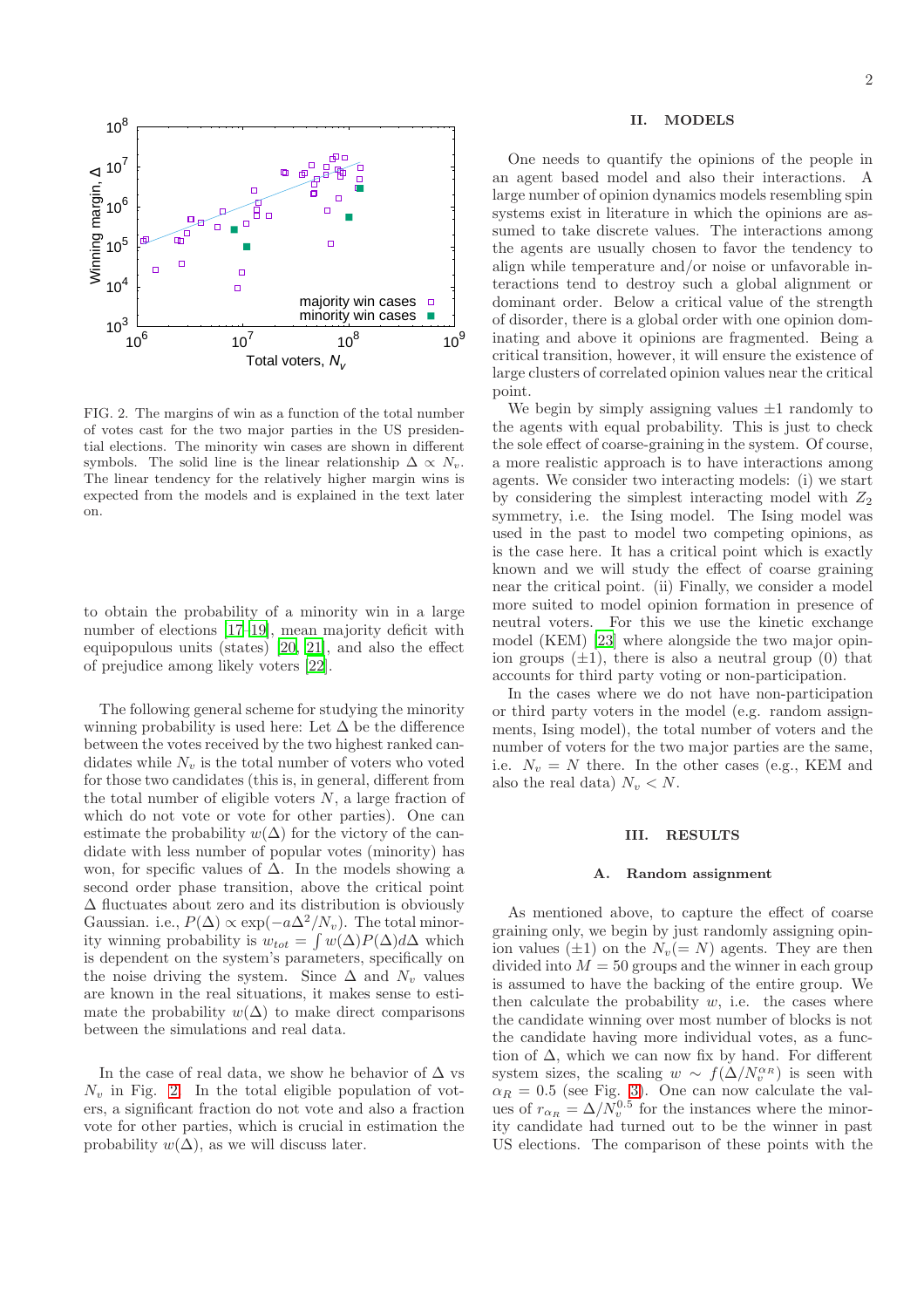

<span id="page-2-0"></span>FIG. 3. The finite size scaling of the minority win probability  $(w)$  is shown for the random assignments of the probability values. The block sizes are taken from exponential and power law distributions (scaled in two different curves). The scaling exponent value is  $\alpha_R = 0.5$ . The scaled variables  $r_{\alpha_R}$  =  $\Delta/N_v^{\alpha_R}$  showed by various symbols (filled square 1876, empty circle 1888, filled circle 2000 and empty triangle 2016) in the x-axis for the real data and they lie far away from where the scaled function has become zero. The inset shows the unscaled data.

scaled curve shows that the predicted minority win probability is practically zero. This result is not surprising as opinions are not in general random or uncorrelated and clearly one needs to consider models where the agents have some kind of interaction.

## B. Models with interactions

#### *1. Ising model*

Although primarily studied as a model showing magnetic phase transition, the Ising model, can also be regarded as a binary opinion dynamics model. In fact, in one dimension, it is identical to the well known voter model [\[24\]](#page-6-15). The thermal fluctuation here represents the noise or discord in the social interactions.

The Ising model is known to have an exact critical temperature  $T_c = 2.26918...$  in two dimensions. The state of the agents are  $\sigma = \pm 1$ , which corresponds to voting for one of the two candidates. Therefore, in this case  $N_v = N$ . The agents are divided into  $M = 49$  groups (so that each group can be a square) resembling states of the US elections. The imposition of the group identities of the individuals has nothing to do with their interaction probabilities, which remain same for all. The groups have same number of agents but their weightage in calculating the coarse grained values are different. This is to take into account the different numbers of electoral college votes from different states (population variation will give similar fluctuations). In the steady state, the magne-



<span id="page-2-1"></span>FIG. 4. The actual sizes of the electoral college votes  $k$  and their probability of occurrence  $P(k)$  in the US. The best fit with an exponential function is shown, although in the simulations the actual values were used and not the fit.

tization will fluctuate about a constant value; above  $T_c$ , this value is equal to zero. One determines the winner in each group by calculating the number of votes (i.e., the number of spins having  $\sigma = +1$  and  $-1$ ) in the group. The overall winner is determined by the weighted average of the winning states for each of the two candidates and not from the individual opinions.

Let the weighted sizes of the individual groups be denoted by  $C_I = k_I S$  (with  $S = N/M$  is the group size and  $k_I$  denotes the weight of the group). Then we look for the quantity

$$
Q(t) = \sum_{I \in \{up\}} C_I - \sum_{I \in \{down\}} C_I, \tag{1}
$$

where  $\{up\}$  is the set of groups in which  $+1$  opinion is dominant and in  $\{down\}$ , -1 opinion is dominant. The values of  $k_I$  are chosen from a distribution. The actual form of distribution does not influence the scaling exponents. We have considered a uniform distribution in [0 : 1] and also the actual sizes of the electoral college votes from different states in the US (see Fig. [4\)](#page-2-1), which best matches with an exponential distribution. Finally, the probability  $(w)$  of the event where the candidate with less number of total vote wins, is defined as the fraction of times when  $Q(t)m(t) < 0$ , with  $m(t) = \sum \sigma_i(t)$  calcui

lated in the steady state of the model.

We measure  $w$ , the probability for minority win at different temperatures as a function of  $\Delta$  that arises from the fluctuations in the system. For  $T < T_c$ , it vanishes with the system size rapidly, showing that below the critical point, the probability of minority win is essentially zero. For  $T > T_c$ , however, we find that w shows a data collapse when plotted against  $\Delta/N_v^{0.5}$  when  $T \gg T_c$  (not shown). This remains true (in the thermodynamic limit) until  $T \approx T_c$ , where the scaling behavior changes to a form

<span id="page-2-2"></span>
$$
w = f(\Delta/N_v^{\alpha_{Ising}}), \tag{2}
$$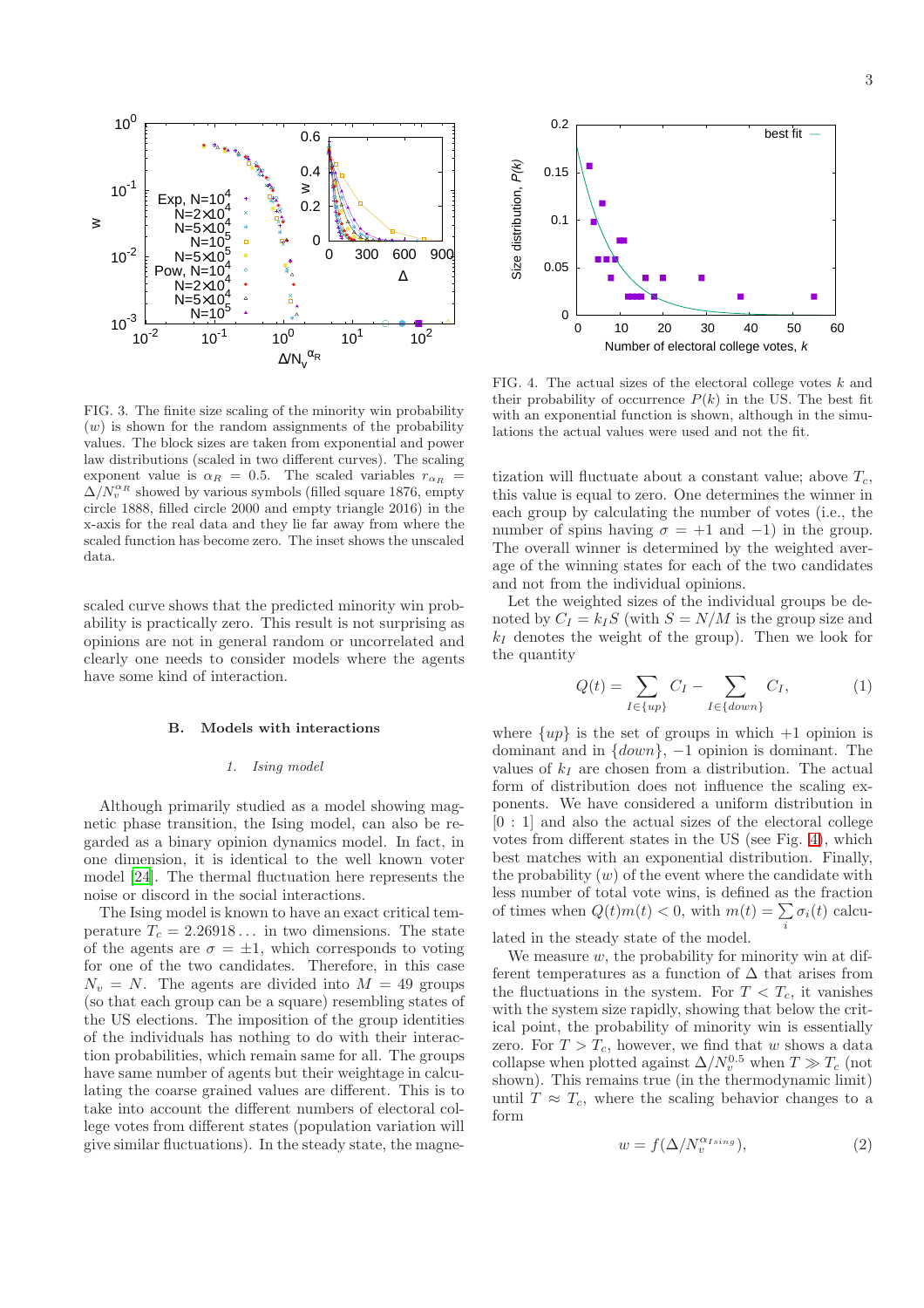

<span id="page-3-0"></span>FIG. 5. The finite size scaling of the minority win probability  $(w)$  and its complimentary function  $1-w$  (probability of majority win) are shown for the Ising model in a two-dimensional topology. The simulations were done for  $T = 1.03T_c$ , the number of groups is  $M = 49$ . The weight factors for each group are chosen from the actual numbers of the electoral college votes from different states (see Fig. [4\)](#page-2-1). The finite size scaling gives an exponent value  $\alpha_{Ising} \approx 0.7$  (see Eq. [\(2\)](#page-2-2)). The corresponding values of the x-axis are calculated from the real data and are shown. The cases of 1876 and 2016 falls considerably out of the range where  $w$  is non-zero. The inset shows the unscaled data.

with  $\alpha_{Ising} \simeq 0.7$ . This scaling is the sole result of coarse graining near  $T_c$ . We show the data collapse for  $T = 1.03T_c$  in Fig. [5.](#page-3-0) One may add that the same scaling form is retained when all the blocks have equal weightages (not shown). However, a distribution of the weights considerably enhances the values of w.

As for comparison with real data, it is found that clearly the results indicate a nonzero probability corresponding to the  $r_{\alpha_{Ising}} = \Delta/N_v^{\alpha_{Ising}}$  values for the years 2000 and 1888 while those for 2016 and 1876 fall in the regime where w obtained from the simulations gives almost zero probability. Before commenting on this we proceed to calculate w for a more realistic model.

## *2. Kinetic exchange model (KEM)*

One major drawback of the Ising model is the absence of a third state, which can represent non-participation and third party voting. We focus on a kinetic exchange model of opinion formation [\[23\]](#page-6-14) which allows three different opinions  $\pm 1$ , 0 (so,  $N_v < N$  here). Here the agents change their opinions based on binary interaction with another one. This is similar to previously explored kinetic exchange models [\[25](#page-6-16)[–31](#page-6-17)], but in most cases interaction brought opinions closer while in this model the interactions can either bring opinions together or push them further apart, depending on the state of relation between the interacting agents. Particularly, the opinion of the *i*th individual at time  $t + 1$  is given by  $o_i(t+1) = o_i(t) + \mu_{ij} o_j(t)$ , where  $o_m \in +1, 0, -1$  and  $\mu_{ij}$ 



<span id="page-3-1"></span>FIG. 6. The finite size scaling of the minority win probability  $(w)$  is shown for the interacting kinetic exchange model for a fully connected or mean-field topology and a two-dimensional topology (data collapsing on two different curves). The simulations for the mean-field graph were done for  $p = 0.27$ , which is slightly above the critical value ( $p_c = 0.25$ ) for the transition to non-consensus. The simulations for two-dimensional lattice were done for  $p = 0.7$ , which is far from the critical point. The scaling exponent value  $\alpha_R = 0.5$  is same as that found in the random assignment case. This highlights the non-existence of spatial correlation in these two cases. As before, the scaled variables for the real data lie far away from where the scaled function has become zero. The inset shows the unscaled data.

can be  $-1$  with probability p and  $+1$  otherwise. There is no summation over  $j$  on the second term, as the interactions are between only two agents at a time. The opinions are bounded between the two limits  $-1: +1$ . The bound is the only source of non-linearity in the model. The tuning parameter is the noise  $p$ , increase of which signifies enhanced polarization/discord in the society. The behavior of this model, particularly in terms of a global order parameter  $O(t) = \left(\sum o_i(t)\right)/N$  in the limits of large time i and system size  $N$ , are well studied [\[32](#page-6-18)[–34\]](#page-6-19). In the case where any agent can interact with any other (mean-field limit), it is known exactly that at noise below  $p_c = 1/4$ [\[23\]](#page-6-14), the population forms a consensus with either positive or negative opinion dominating. Recently, the model has been studied in finite dimensions also [\[35](#page-6-20)]. The associated criticality is found to be Ising like in all cases up

We begin by looking at the mean-field version of the model. The exact critical point in the mean field case is known to be  $p_c = 1/4$ , making it a simpler option to start with. We proceed as before, now with  $M = 50$  groups and retaining the unequal weightages to the groups. The noise value is kept fixed at  $p = 0.27$ . The process of calculating  $w$  is exactly the same as in the case of Ising model except that  $m(t)$  is now defined as  $m(t) = \sum_i o_i(t)$ .

to three dimensions.

For the finite size scaling, we have to use the number of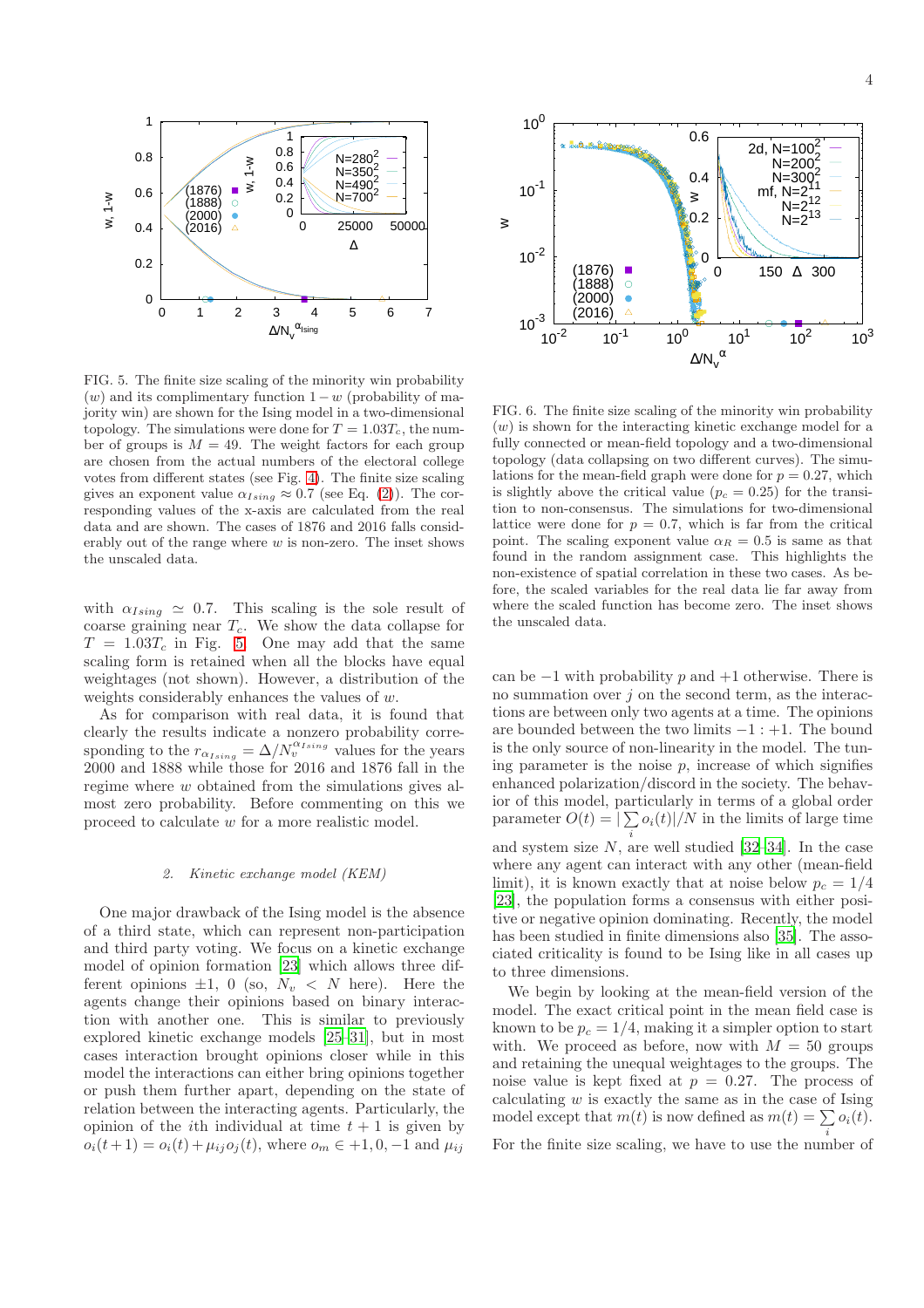

<span id="page-4-0"></span>FIG. 7. The same as before for the two-dimensional version of the interacting model. The simulations were done at  $p = 0.12$ . The value of the scaling exponent  $\alpha_{KEM} \approx 0.72$  imply a nontrivial spatial correlation and also similar to what is seen (0.7) in the Ising model (Fig. [5\)](#page-3-0). The scaled variables for the real data are accommodated better than the Ising model, and include all the four cases of the minority win, 2016 being right on the boundary. One reason could be scaling by the population size  $(N_v = (1 - g(p))N$ ; with  $g(0.12) \approx 0.2$ ) only having non-zero opinion values. The inset shows the unscaled data.

agents  $(N_v)$  having non-zero opinion values, because for the real data we only compare with the total number of votes cast and not the voting age population (for the Ising model, of course,  $N = N_v$ ). The finite size scaling of the minority win probabilities gives  $\alpha_{MF} = 0.5$  (see Fig. [6\)](#page-3-1), which is what we expect for the cases with no spatial correlations. The comparison with real data is similar to the random case, as  $w$  is negligible for the real values of the argument  $\Delta/N_v^{\alpha_{MF}}$ . Hence we conclude, spatial fluctuations is an important feature in the model and it is imperative to include it in low dimensions.

While attempting to simulate the KEM in two dimensions, one faces the problem that  $p_c$  is known only numerically here,  $p_c \approx 0.13$  [\[35](#page-6-20)]. This value is obtained with helical boundary conditions, and for periodic boundary conditions that we have followed throughout here, the critical point is  $p_c \approx 0.11$  [\[36\]](#page-6-21). Simulating the model far from  $p_c$  will not retain any effect of the spatial fluctuation, and we will get back the mean-field type exponents (see Fig. [6\)](#page-3-1). Therefore, we simulate the model at  $p = 0.12$ , which is still above the critical point, to investigate the behavior of  $w$  near criticality. In the simulations, we keep the same structure as for the two dimensional Ising model and group the spins spatially into 49 groups and put different weight factor to the groups drawn from the actual list of electoral college vote numbers of different states (and also checked the scaling for a uniform distribution in  $[0:1]$ ).

Once again, w vanishes for  $p < p_c$ . At high values of p, the minority winning probability shows scaling with  $\Delta/N_v^{0.5}$ . But at  $p = 0.12$ , which is very close but just above the critical point, one gets again a nontrivial re-



<span id="page-4-1"></span>FIG. 8. Plot of the (a) relative mutual information defined in Eq. [\(4\)](#page-5-0) and (b) the total probability of the minority candidate win as a function of the noise  $T/T_c$  for the Ising model. Below the critical noise  $R$  is unity, implying full transmission of information and it decays sharply beyond that tending towards zero, which is the limit for complete loss of information. The same are shown for the KEM in (c)  $\&$  (d) as a function of p (not scaled by  $p_c$ , since it is not exactly known).

sult: w varies as  $\Delta/N_v^{\alpha_{KEM}}$  with  $\alpha_{KEM} \approx 0.72$  (see Fig. [7\)](#page-4-0). Now we find that not only the points for two elections' (1888 and 2000) values of  $r_{\alpha_{KEM}} = \Delta/N_v^{\alpha_{KEM}}$  are well within the region where  $w$  is nonzero, but also 1876 and 2016 are now within the range, predicting finite probability for minority win in all those cases (2016 being right at the boundary). The predictions are better than the two choice case of the Ising model, as we can now include non-participating voters in the model.

#### C. Coarse-graining as loss of information

The phenomenon of the minority winning is a direct consequence of loss of information due to coarse graining of the system. Here we attempt a formal measure of it.

An important question is the overall probability of a minority win  $w_{tot}$  when averaged over the individual probabilities for all values of  $\Delta$ . This is a measure of how far the result of election can be distorted due to coarsegraining and hence is a measure of the information loss. We find that this probability typically remains zero below the critical point when one of the opinions dominate, rapidly rises beyond it and remains almost constant as the noise increases above the critical point (see Fig. [8\)](#page-4-1). If one takes an average of  $w$  for the Ising model over a reasonable range of noise (say from  $T = 0$  to  $2T_c$ ) one gets roughly 12% cases where minority win is possible while the prediction from the kinetic exchange model is about 10%. The percentage of the US presidential elections where minority win has occurred till date is  $\sim 7\%$ and thus one may expect more such events in future according to the present results.

A more formal measure for the information loss can be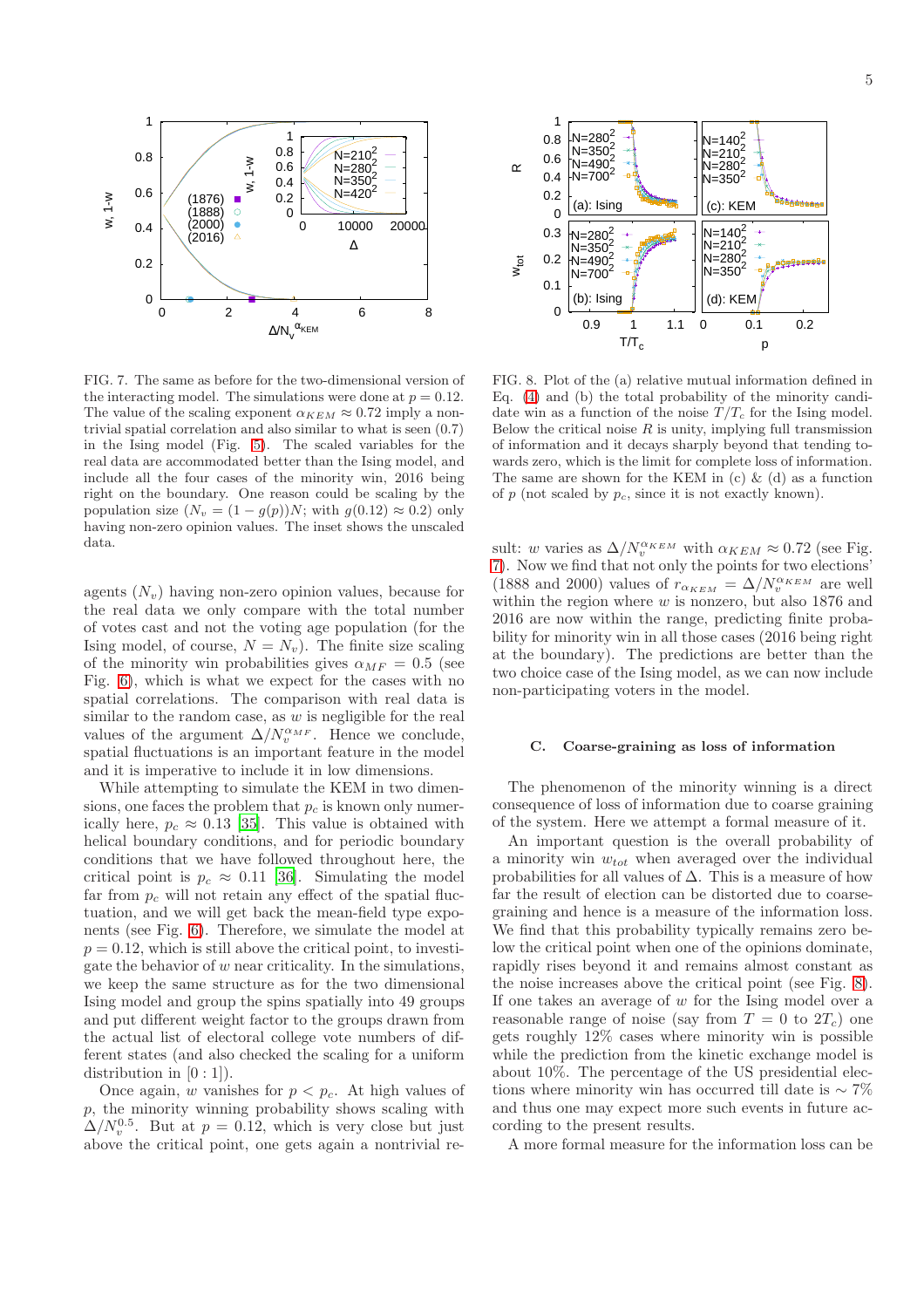formulated with the help of classical information theory. It is a common practice [\[37](#page-6-22)] in various biological examples, such as neural firing, to measure the the relative information communicated between an input signal (stimuli) and the corresponding output (neural excitation). A more general notion is to consider the transmission of the signal through a noisy channel [\[38](#page-6-23)].

In the present case, the input series is the time sequence of the sign of majority in the total population in each time step and the output series is the sign of the majority of the corresponding coarse-grained system at those times. Ideally the two series should match at every instant, but the minority win cases are the deviations from that situation. Here we represent the positive sign majority by 1 and negative sign majority by 0. Let the input series (majority sign of  $N$  agents) be denoted by  $\mathcal N$  and the output series (majority sign of M electoral college votes) be denoted by  $M$ . Then the mutual information  $(I)$  transmitted from the input to the output is given by

$$
I(\mathcal{N}, \mathcal{M}) = H(\mathcal{N}) + H(\mathcal{M}) - H(\mathcal{N}, \mathcal{M}), \qquad (3)
$$

where

$$
H(X) = -\sum_{i \in \{0,1\}} p(X = i) \log p(X = i),
$$
  

$$
H(X,Y) = -\sum_{i,j \in \{0,1\}} p(X = i \land Y = j) \log p(X = i \land Y = j)
$$

with  $p(X = i)$  being the probability of input being i and so on [\[39\]](#page-6-24). Then the relative mutual information  $(R)$  is calculated as [\[40,](#page-6-25) [41](#page-7-0)]

<span id="page-5-0"></span>
$$
R(\mathcal{N}, \mathcal{M}) = \frac{H(\mathcal{N}) + H(\mathcal{M}) - H(\mathcal{N}, \mathcal{M})}{[H(\mathcal{N}) + H(\mathcal{M})]/2} \tag{4}
$$

which is a measure of the reduction in uncertainty of the input, given the knowledge about the realization of the output, relative to the average uncertainty of the input and output. In Fig.  $8(a,c)$  the R values are plotted against the external noise  $T/T_c$  and p (p is not scaled by  $p_c$  since it is not known exactly) respectively for the Ising model and the KEM [\[10](#page-6-4)]. Below the critical point, the  $R$  is unity, implying that the output is fully predictable given the input. Beyond the critical point,  $R$  decreases sharply and tends to its other limiting value zero, where the input and output are completely independent (all information is lost). This signifies the loss of information or unpredictability of the coarse-grained majority in presence of relatively high noise.

## IV. DISCUSSIONS AND CONCLUSION

The partitioning of a voting population into smaller groups and then placing 'winner takes all' rule in those groups can result in a situation where the candidate with less number of total votes can win the overall election. A

recent example being the Presidential election in the US in 2016. We attempt here to capture the phenomena and and characterize the universal scaling of the probabilities of such events through simple, discrete models of opinion dynamics (see Fig. [1](#page-0-2) for a snap-shot of a configuration where minority candidate wins). We have divided our model systems in equal parts, but have placed different weight-factors in each part (state) to account for the unequal representations from each state.

We have provided an estimate for the probabilities of minority win for given values of  $\Delta$ , the difference between the votes obtained by the two major candidates. In very noisy systems  $\Delta$  is small. For such a case, the resultant scaling gives  $\Delta \propto N_v^{1/2}$  as one would expect in a completely random scenario (see sec. [III A\)](#page-1-1). However, such large values of noise are not observed in reality, as  $N_v$ , though large ( $\sim 10^8$ ), is not infinite. Hence the results well above the critical point cannot explain any of the real data (Fig. [6\)](#page-3-1).

On the other hand, fluctuations near the critical point in two-dimensional models (both Ising and KEM), significantly affect the scaling, giving  $\Delta \propto N_v^{\alpha}$  with  $\alpha \approx 0.7$ for both the models. Therefore, the finite size scaling is found to be a universal feature of the models with Ising symmetry. Furthermore, the weightage distributions of the blocks do not change the exponent values. We have checked this for both the actual distribution of the elec $t$ ) toral college votes from different states in the US and also a uniform distribution in  $[0:1]$ . The scaling can, therefore, be attributed to the process of coarse graining near the critical point.

Also note that a common trend (see Fig. [2\)](#page-1-0) for relatively high values of  $\Delta$  is a linear variation with  $N_v$ . This can be understood from the models as follow:  $|\Delta|/N_v$  is basically the order parameter for the Ising model and the KEM. Clearly, when the order parameter value is large, i.e. the system is deep into the ordered state, the order parameter is generally independent of the system size  $N_v$ , which implies  $|\Delta| \propto N_v$  in this region. The proportionality also implies that the 'information' present in the original system gets fully transmitted. Indeed, the phenomenon of the minority candidate winning can be cast as loss of information due to coarse graining. This is measured in Fig. [8](#page-4-1) in terms of the total winning probability of the minority candidate winning  $w_{tot}$  and the relative mutual information R between the original and the coarse grained systems. In both cases, the critical point is where the system sharply transits into drastic reduction of information content.

In conclusion, the counter-intuitive but not very rare results of the US presidential elections where the minority candidate won, can be explained in terms of the nonconsensus region of interacting models where noise drives a phase transition and yet does not take the system too far beyond the critical point. The crucial link is through the nontrivial functional form of the minority win probability  $w(\Delta)$  varying as a function of the popular vote margin divided by the scaled voter number  $\Delta/N_v^{\alpha}$ , with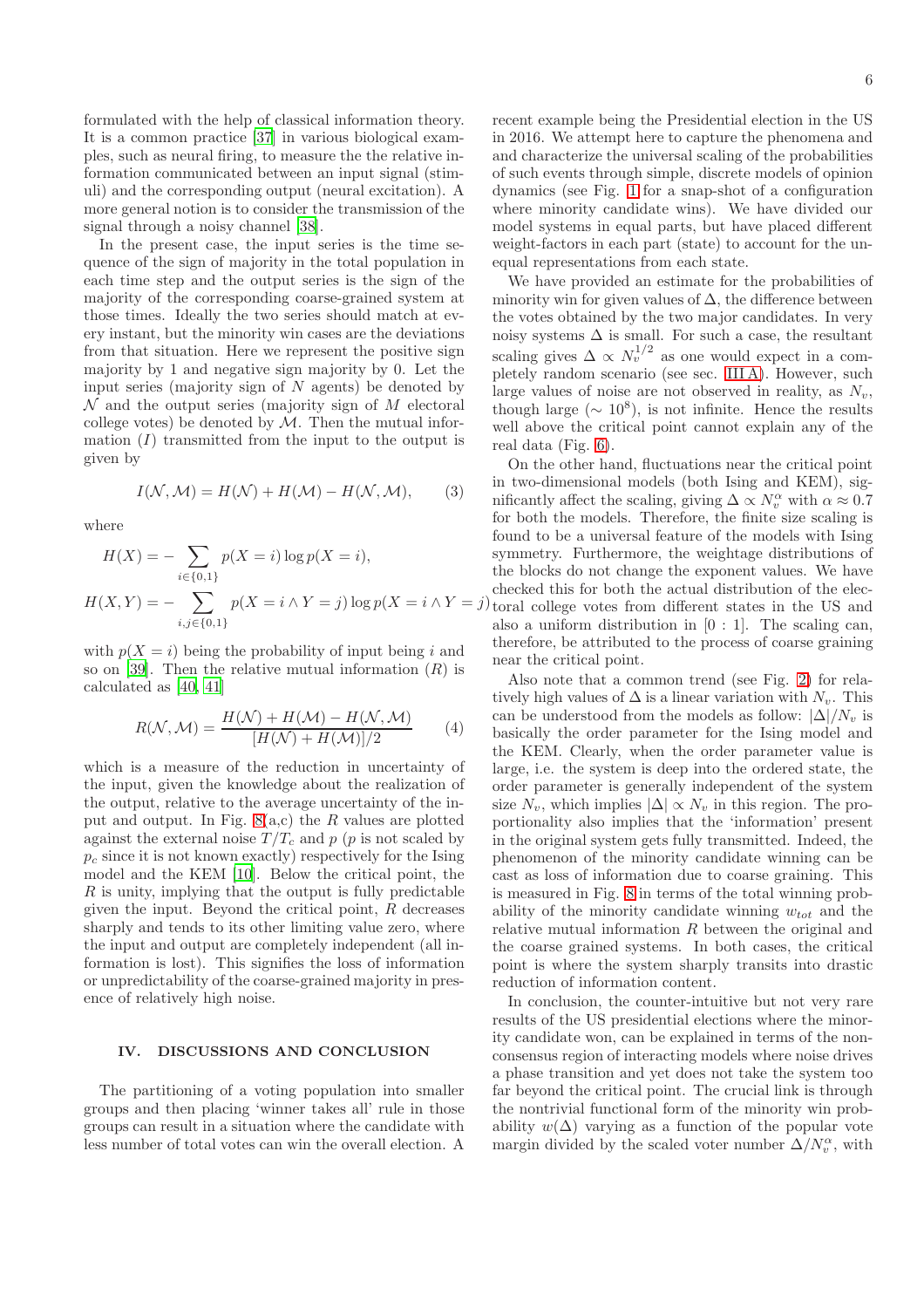$0.5 < \alpha < 1$ . The effect of non-participation in voting is critical in explaining the real data. The prediction of finite probabilities for minority win implies that such effects should be taken care of in pre-election surveys while predicting the overall winning probability, particularly

- <span id="page-6-0"></span>[1] B. K. Chakrabarti, A. Chakraborti, A. Chatterjee, Editors, *Econophysics and sociophysics: Trends and perspectives*, Wiley-VCH, Weinheim, 2006.
- [2] C. Castellano, S. Fortunato, V. Loreto, *Statistical physics of social dynamics*, Rev. Mod. Phys. 81, 591 (2009).
- [3] S. Galam, *Sociophysics: A physicist's modeling of psycho-political phenomena*, Springer, 2012.
- [4] P. Sen, B. K. Chakrabarti, *Sociophysics an Introduction*, Oxford University Press, 2013.
- [5] G. Travieso, L. da Fontura Costa, *The spread of opinions and proportional voting*, Phys. Rev. E, 74, 036112 (2006).
- [6] S. Fortunato, C. Castellano, *Scaling and universality in proportional elections*, Phys. Rev. Lett. 99, 138701 (2007).
- <span id="page-6-1"></span>[7] S. G. Alves, N. M. Oliveira Neto, M- L. Martins, *Electoral surveys' influence on the voting processes: A cellular automata model*, Physica A 316, 601 (2002).
- <span id="page-6-2"></span>[8] A. Chatterjee, M. Mitrović, S. Fortunato, *Universality in voting behavior: an empirical analysis*, Sci. Rep. 3, 1049 (2013).
- <span id="page-6-3"></span>[9] S. Sinha, R. K. Pan, *How a "Hit" is born: The emergence of popularity from the dynamics of collective choice*, in Ref. [\[1\]](#page-6-0).
- <span id="page-6-4"></span>[10] We are not considering the special situation of the election in 1824, but keeping the 1876 case, although disputed.
- <span id="page-6-5"></span>[11] https://www.270towin.com
- <span id="page-6-6"></span>[12] S. K. Ma, *Modern theory of critical phenomena*, Westview Press, 2000.
- <span id="page-6-7"></span>[13] S. Galam, *Majority rule, hierarchical structure and democratic totalism: A statistical approach*, J. Math. Psychol. 30, 426 (1986).
- [14] S. Galam, *Minority opinion spreading in random geometry*, Eur. Phys. J. B, 25, 403 (2002).
- [15] P. L. Krapivsky, S. Redner, *Dynamics of majority rule in two-state interacting spin system*, Phys. Rev. Lett. 90, 238701 (2003).
- <span id="page-6-8"></span>[16] C. Nardini, B. Kozma, A. Barrat, *Who's taking first? Consensus or lack thereof in coevolving opinion formation model*, Phys. Rev. Lett. 100, 158701 (2008)
- <span id="page-6-9"></span>[17] M. G. Neubauer, M. Schilling, J. Zeitlin, *Exploring unpopular presidential elections*, [arXiv:1206.2683.](http://arxiv.org/abs/1206.2683)
- [18] R. S. Erikson, K. Sigman, *A simple stochastic model for close US presidenial elections*, (http://www.columbia.edu/∼[ks20/Erik-sig-academic.pdf\)](http://www.columbia.edu/~ks20/Erik-sig-academic.pdf)
- <span id="page-6-10"></span>[19] J. Fernandez-Gracia, K. Suchecki, J. Ramasco, M. S. Miguel, V. M. Eguiluz, *Is the voter model is a model for voters?*, Phys. Rev. Lett. 112, 158701 (2014).
- <span id="page-6-11"></span>[20] M. J. Hinich, R. Mickelsen, P. C. Ordeshook, *The electoral college vs. a direct vote: policy bias, reversals and indeterminate outcomes*, J. Math. Sociol. 4, 3 (1975).
- <span id="page-6-12"></span>[21] C. Beisbart, L. Bovens, *Minimizing the threat of a positive majority deficit in two-tier voting systems with*

when the lead is small.

SB and PS acknowledge Alexander von Humboldt foundation and Council of Scientific & Industrial Research, Government of India, respectively, for financial supports. The authors also thank Serge Galam and Dietrich Stauffer for their comments and discussions.

*equipopulous unis*, Public Choice 154, 75 (2013).

- <span id="page-6-13"></span>[22] S. Galam, *The Trump phenomenon, an explanation from sociophysics*, [arXiv:1609.03933](http://arxiv.org/abs/1609.03933) (2016).
- <span id="page-6-14"></span>[23] S. Biswas, A. Chatterjee, P. Sen, *Disorder induced phase transition in kinetic models of opinion dynamics*, Physica A 391, 3257 (2012).
- <span id="page-6-15"></span>[24] P. Clifford, A. W. Sudbury, *A model for spatial conflict*, Biometrika 60, 581 (1973).
- <span id="page-6-16"></span>[25] M. Lallouache, A. S. Chakrabarti, A. Chakraborti, B. K. Chakrabarti, *Opinion formation in kinetic exchange models: Spontaneous symmetry-breaking transition*, Phys. Rev. E 82, 056112 (2010).
- [26] P. Sen, *Phase transitions in a two parameter model of opinion dynamics with random kinetic exchanges*, Phys. Rev. E 83, 16108 (2011).
- [27] P. Sen, *Nonconservative kinetic exchange model of opinion dynamics with randomness and bounded confidence*, Phys. Rev. E 86, 016115 (2012).
- [28] S. Biswas, *Mean field solutions of kinetic exchange opinion models*, Phys. Rev. E 84, 056106 (2011).
- [29] G. Deffuant, D. Neau, F. Amblard, G. Weisbuch, *Mixing beliefs among interacting agents*, Adv. Complex Sys. 3, 87 (2000).
- [30] R. Hegselmann, U. Krause, *Opinion dynamics and bounded confidence models, analysis, and simulation*, J. Art. Soc. Soc. Simul. 5, 2 (2002).
- <span id="page-6-17"></span>[31] G. Toscani, *Kinetic models of opinion formation*, Commun. Math. Sci. 4, 481 (2006).
- <span id="page-6-18"></span>[32] N. Crokidakis, C. Anteneodo, *Role of conviction in nonequlibrium models of opinion formation*, Phys. Rev. E 86, 061127 (2012).
- [33] N. Crokidakis, V. H. Blanco, C. Anteneodo, *Impact of contrarians and intransigents in a kinetic model of opinion dynamics*, Phys. Rev. E 89, 013310 (2014).
- <span id="page-6-19"></span>[34] A. Khaleque, P. Sen, *Damage spreading transition in an opinion dynamics model*, Physica A 413, 599 (2014).
- <span id="page-6-20"></span>[35] S. Mukherjee, A. Chatterjee, *Disorder-induced transition in an opinion dynamics model: Results in two and three dimensions*, Phys. Rev. E 94, 062317 (2016).
- <span id="page-6-21"></span>[36] N. Crokidakis, private communication.
- <span id="page-6-22"></span>[37] J. L. van Hemmen, T. Sejnowski, *23 Problems in Systems Neurosciences*, Oxford University Press, UK (2006).
- <span id="page-6-23"></span>[38] C. E. Shannon, *A Mathematical Theory of Communication*, The Bell System Technical Journal 27, 379 (1948).
- <span id="page-6-24"></span>[39] While calculating the R for KEM, for the time series below the critical point, the signs of all the agents are flipped with some probability, in order to avoid getting undetermined denominator in Eq. [\(4\)](#page-5-0). The problem does not appear in the Ising model, since we use cluster algorithm, where the largest cluster is flipped anyway.
- <span id="page-6-25"></span>[40] J. Szczepanski, M. Arnold, E. Wajnryb, J. M. Amigó, M. V. Sanchez-Vives, *Mutual information and redundancy in spontaneous communication between cortical neurons*,